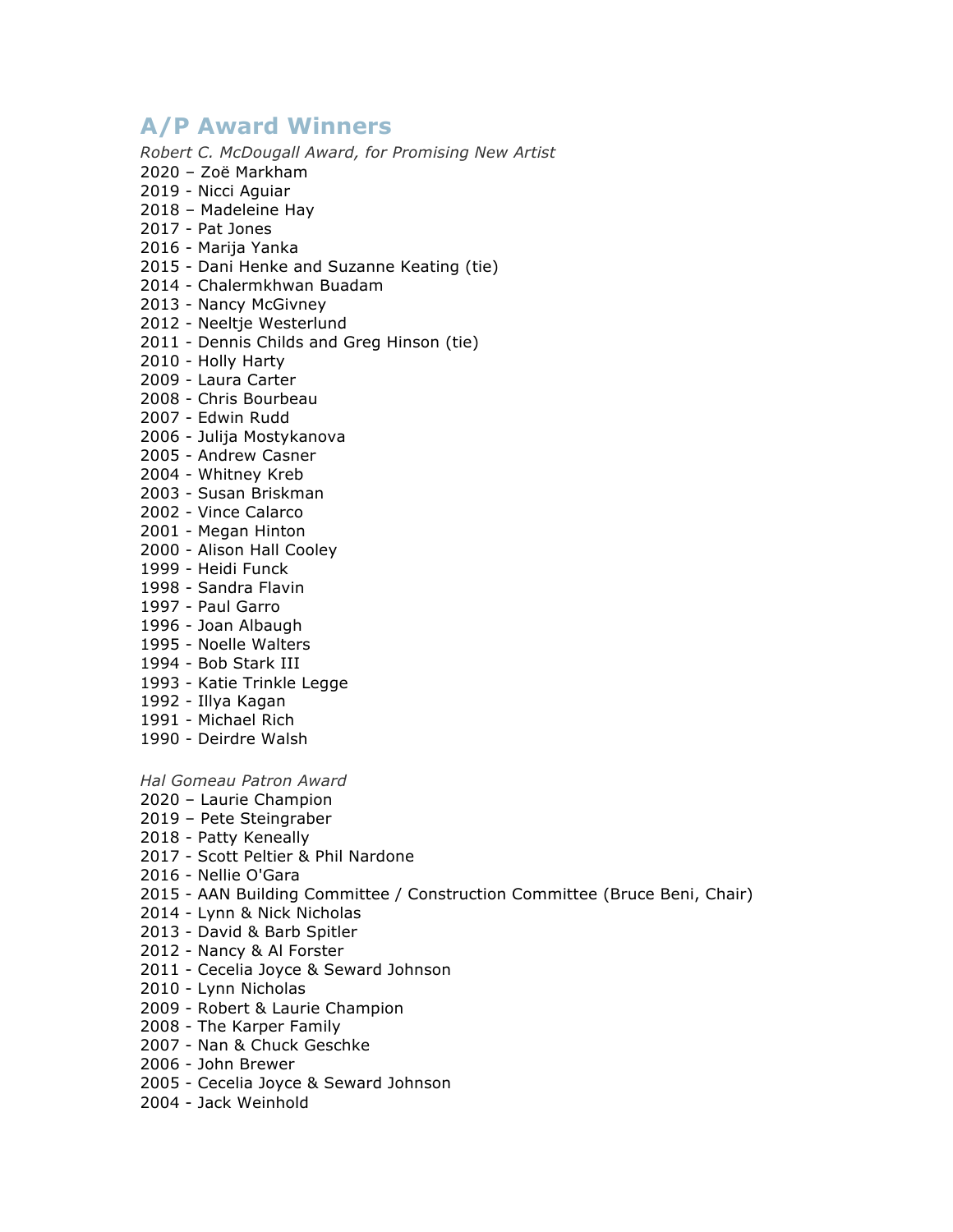- 2003 Mary & Steve Meadow
- 2002 Quint Waters / Nantucket Bank
- 2001 Donna Tillotson
- 2000 Katherine Seeler
- 1999 Ted Tillotson
- 1998 The Forsters & The Learnards
- 1997 The Tillotsons & The Johnsons
- 1996 Cecelia Joyce & Seward Johnson
- 1995 Mary Brunelle
- 1994 Eva-Maria Tausig
- 1993 Donna Tillotson

#### *George Smith Volunteer Award*

- 2020 Robert Miklos
- 2019 Kathleen Van Lieu
- 2018 Meghan Weeks
- 2017 Susan Coyne & Jan Purdy Metcalf
- 2016 Michael Wodynski
- 2015 Ginger Andrews
- 2014 Susan Briskman
- 2013 Don Van Dyke
- 2012 Bruce Beni
- 2011 Vince Calarco
- 2010 Michael Wodynski
- 2009 Howard Fraker
- 2008 Sharon Woods Hussey
- 2007 Vince Calarco
- 2006 Alison Hall Cooley
- 2005 Christine Sanford
- 2004 Ann Warren
- 2003 Theo Miscovitch
- 2002 Howard Fraker
- 2001 Claire O'Keefee
- 2000 Kathleen Kelliher
- 1999 Pat Gardner
- 1998 David Lazarus
- 1997 Sherri Bustad
- 1996 Mary Heller & Katherine Seeler
- 1995 Pat Gardner
- 1990 Charles Gerold "Jerry" Carl
- 1989 George Thomas & Graham White
- 1987 Hal Gomeau & Jack Weinhold
- 1986 Ellen Selden
- 1985 Thom Burke
- 1984 Walt Lucas
- *Liz Schaeffler Sculpture / 3D Award*
- 2020 Tracy Daily
- 2019 Elizabeth Buccino
- 2018 Alexandra LaPaglia
- 2017 Karol Lindquist
- 2016 Marcus Foley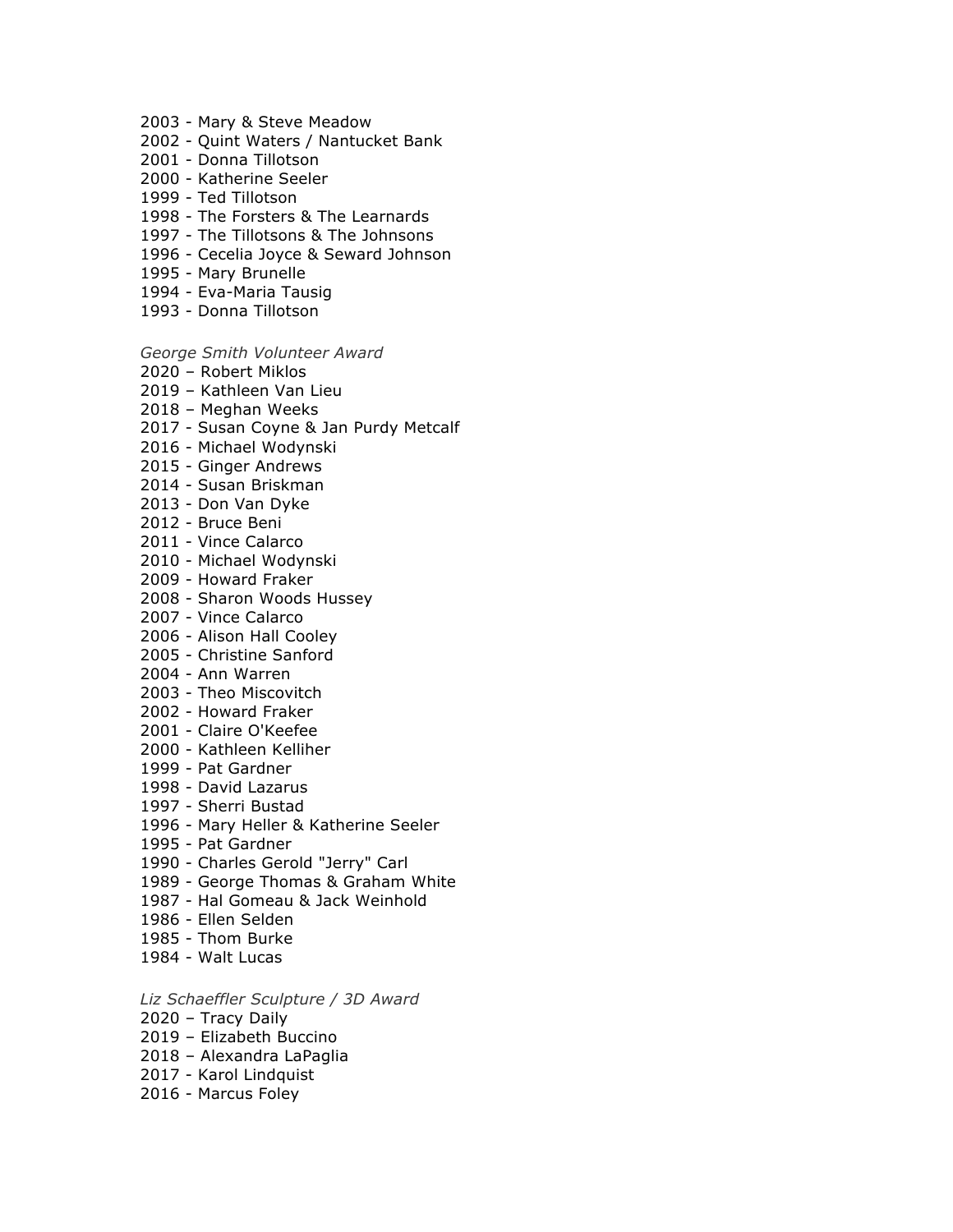- 2015 Dani Henke
- 2014 Phillip Stone
- 2013 Paul McCarthy
- 2012 Barbara Toole
- 2011 Robert Reeve
- 2010 Lois Wertheimer
- 2009 Randy Goldberger
- 2008 Sarah Seabury Ward
- 2007 Barbara Toole
- 2006 Corey Craig Moore
- 2005 Anne Beaulieu
- 2004 Chad Whitlock
- 2003 Piero Fenci
- 2002 Barbara Toole
- 2001 Brad Brooks
- 2000 Susanne Greene
- 1999 Sallie Scruggs
- 1998 Chad Whitlock

*Pat Gardner 'En Plein Air' Award*

- 2020 Jan Purdy Metcalf
- 2019 Caroline Walker
- 2018 Meghan Weeks
- 2017 Susan Coyne
- 2016 Victoria Harvey
- 2015 Dennis Childs
- 2014 Robert Frazier
- 2013 Greg Hill
- 2012 William Welch
- 2011 Jan Pawlowski
- 2010 Edwin Rudd
- 2009 Jan Pawlowski
- 2008 Vince Calarco
- 2007 David Lazarus
- 2006 Anne Butler
- 2005 Elle Foley
- 2004 Robert Frazier
- 2003 Illya Kagan
- 2002 George Thomas
- 2001 David Lazarus
- 2000 George Thomas
- *C. Robert Perrin Watercolor Award*
- 2020 Mary Ellen Castle
- 2019 Madeleine Hay
- 2018 Virginia Chase
- 2017 Sharon Woods Hussey
- 2016 Alison Todd Cokorinos
- 2015 Robert Miklos
- 2014 Barbara Capizzo
- 2013 Laura Carter
- 2012 Kathy Van Lieu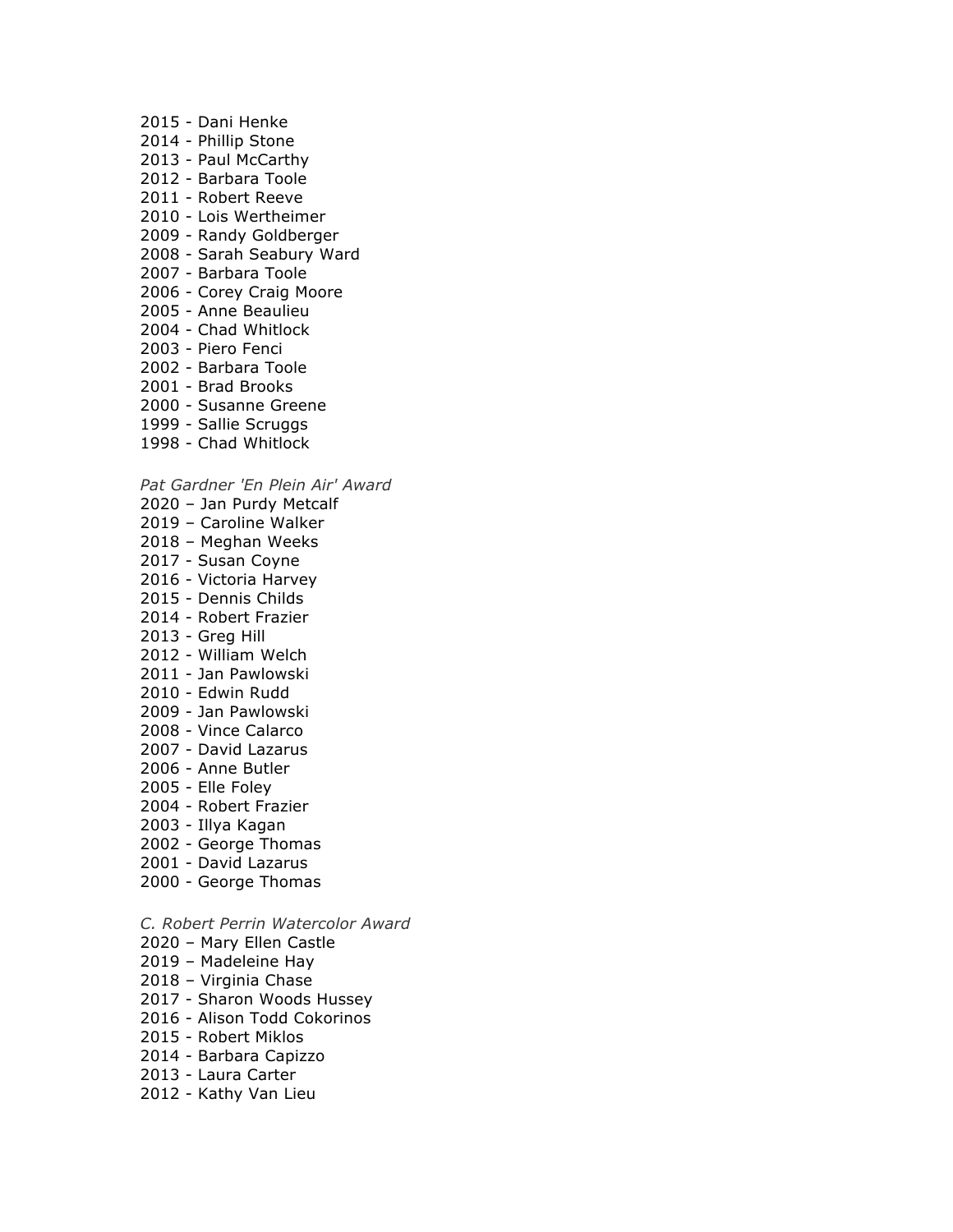- 2011 William Welch
- 2010 M.J. Levy Dickson
- 2009 Stephanie Wuebbens
- 2008 Edwin Rudd
- 2007 Romana Rainey
- 2006 Edwin Rudd
- 2005 Virginia Chase
- 2004 Laetitia Frothingham
- 2003 Penny Scheerer
- 2002 Phoebe Evans Dey
- 2001 Romana Rainey
- 2000 Barbara Kauffmann-Locke

*Painting Award*

- 2020 Linda Zola
- 2019 (3-way tie) Paul LaPaglia, David Lazarus, & Lynn Nicholas
- 2018 William Welch
- 2017 Elizabeth Congdon
- 2016 Neeltje Westerlund
- 2015 Katie Trinkle Legge and Michael Rich (tie)
- 2014 Carol Keefe
- 2013 Julija Mostykanova
- 2012 Whitney Kreb
- 2011 Joan Albaugh
- 2010 Greg Hill
- 2009 Robert Frazier
- 2008 Julija Mostykanova
- 2007 Helen Sharp Potter

### *Photography Award*

- 2020 Brian Sager
- 2019 Susan Landmann
- 2018 Barbara Clark
- 2017 Susan Duane
- 2016 Michael Gaillard
- 2015 D. Clyde Myers
- 2014 Merrill Mason
- 2013 Ron Lynch
- 2012 Russell Wieland
- 2011 Lauri Robertson
- 2010 Greg Hinson
- 2009 Lauri Robertson
- 2008 Daniel Sutherland
- 2007 Garth Grimmer

## *Other Media / Mixed Media Award*

- 2020 Susan Briskman
- 2019 (2-way tie) Nicolette Callaway Williams & Jenna Darkow
- 2018 Robert Miklos
- 2017 Mary Emery Lacoursiere
- 2016 Russell Wieland
- 2015 Tricia Deck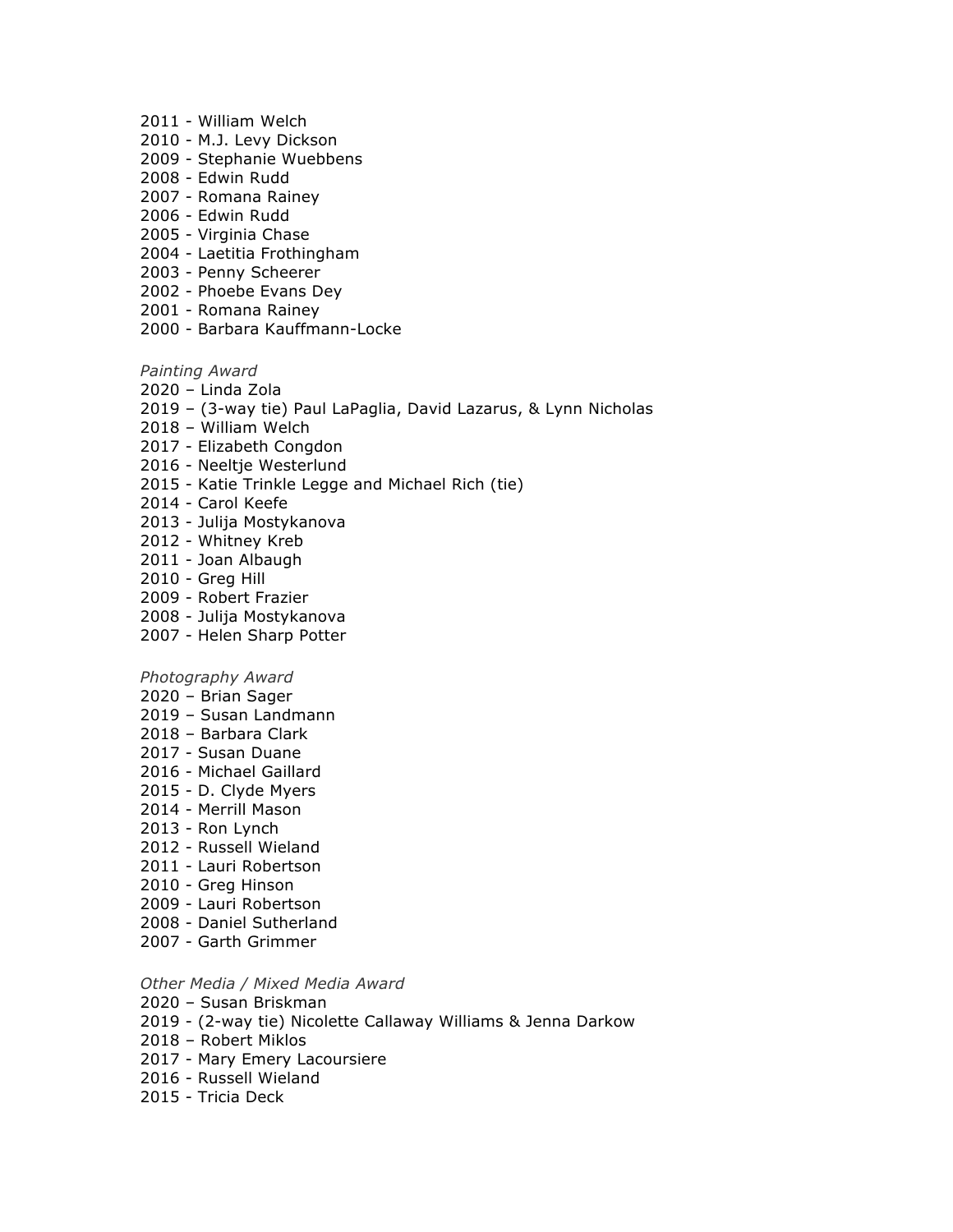- 2014 Miki Lovett
- 2013 John Carruthers
- 2012 Linda Zola
- 2011 Deborah Vander Wolk
- 2010 Ann Warren
- 2009 Donata Vizgintas
- 2008 Howard Fraker
- 2007 John Lochtefeld

## *Randy M. Goldberger Teaching Award*

- 2020 Barbara Capizzo
- 2019 Elizabeth Buccino
- 2018 David Lazarus
- 2017 Ken Layman
- 2016 Mary Emery Lacoursiere
- 2015 Maura Wendelken
- 2014 John Carruthers
- 2013 Lori Garrabrant
- 2012 Katie Trinkle Legge

## **Frank Swift Chase Plein Air Awards**

2012: David Lazarus Edwin Rudd Lucinda Young

Robert Miklos

2013: Sue Lingeman Robert Miklos Lucinda Young

2014: Elle Foley Sharon Woods Hussey David Lazarus Ian Mood

2015: Ginger Andrews Robert Miklos Adam Smith Mary Smith *Honorable Mentions:* Suzanne Keating, Parker Springer

2016: Brian Barresi Susan Coyne Robert Frazier Lenny Moskowitz Edwin Rudd *Honorable Mentions:* Ginger Andrews, Laura Balboni, Elle Foley, David Lazarus